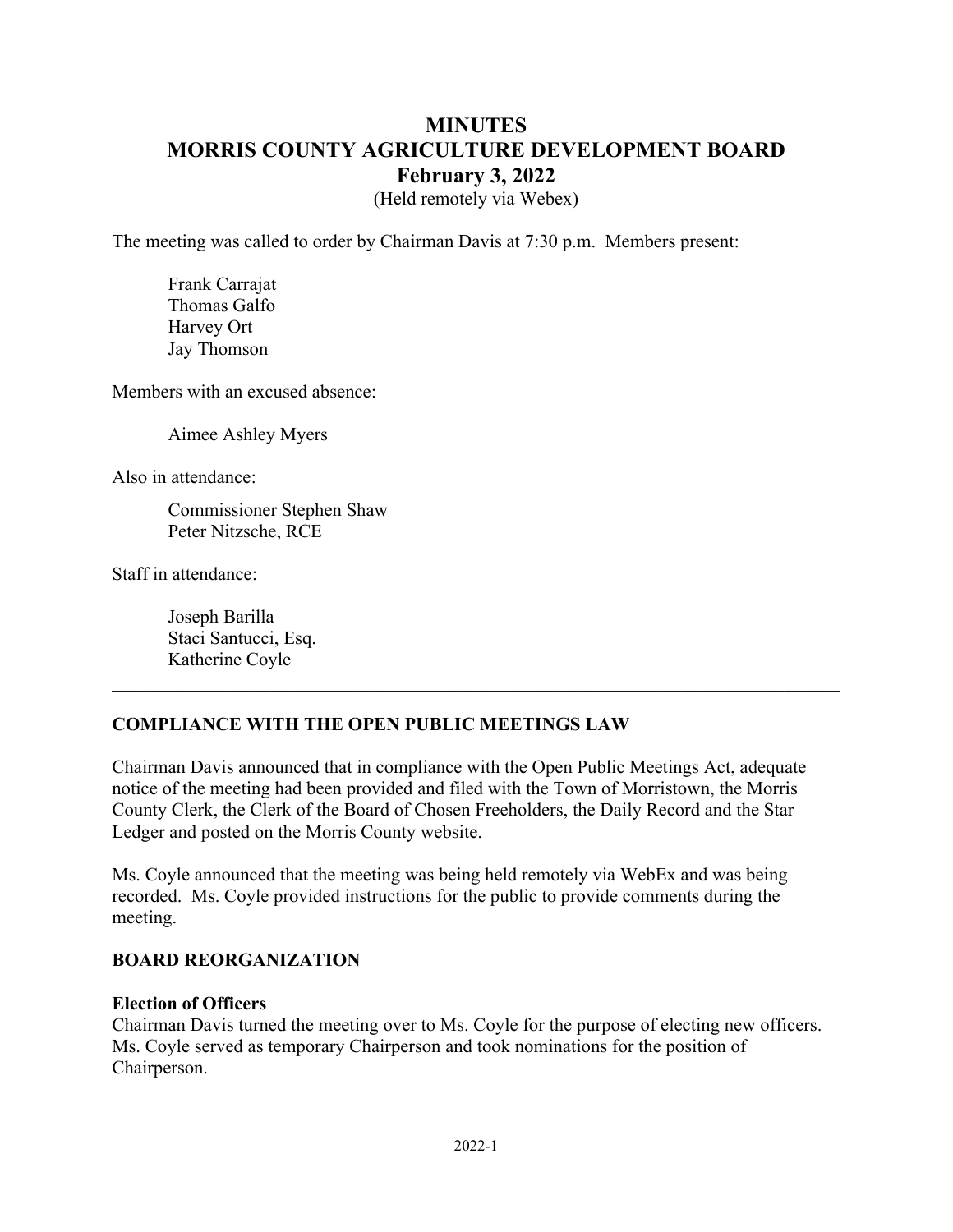### *Chairperson*

On motion of member Ort, seconded by member Thomson, Mr. Davis was nominated for Chairman. There being no other nominations, a roll call vote was taken. Aye: Carrajat, Galfo, Ort, and Thomson Nay: None Abstain: Davis

Mr. Davis was elected Chairman. Chairman Davis chaired the meeting from this point forward.

### *Vice-Chairperson*

On motion of member Thomson, seconded by member Galfo, Mr. Ort was nominated for Vice-Chairman. There being no other nominations a roll call vote was taken. Aye: Carrajat, Galfo, Thomson and Davis Nay: None Abstain: Ort

Mr. Ort was elected Vice-Chairman.

### *Secretary*  On motion of member Thomson, seconded by member Galfo, Ms. Ashley Myers was nominated for Secretary. There being no other nominations a roll call vote was taken. Aye: Carrajat, Galfo, Ort, Thomson and Davis Nay: None Abstain: None

Ms. Ashley Myers was elected Secretary.

# **Mission Statement**

The Board members reviewed the Mission Statement. On motion of member Thomson, seconded by member Ort, the Board agreed that no changes were needed. A roll call vote was taken.

Aye: Carrajat, Galfo, Ort, Thomson and Davis Nay: None Abstain: None

# **Meeting Dates Resolution**

On motion of member Thomson, seconded by member Ort, the Board members approved Resolution 2022-01, which established the time, date, place and agenda for the meetings of 2022 and January 2023. A roll call vote was taken. Aye: Carrajat, Galfo, Ort, Thomson and Davis Nay: None Abstain: None

# **RIGHT TO FARM**

*Backer Farm, Mendham Township: Public Hearing (complaints)*.

On December 9, 2021, the Morris CADB determined that the Backer Farm operation is a commercial farm pursuant to the Right to Farm Act ("RTF Act"), N.J.S.A. 4:1C-3, and that the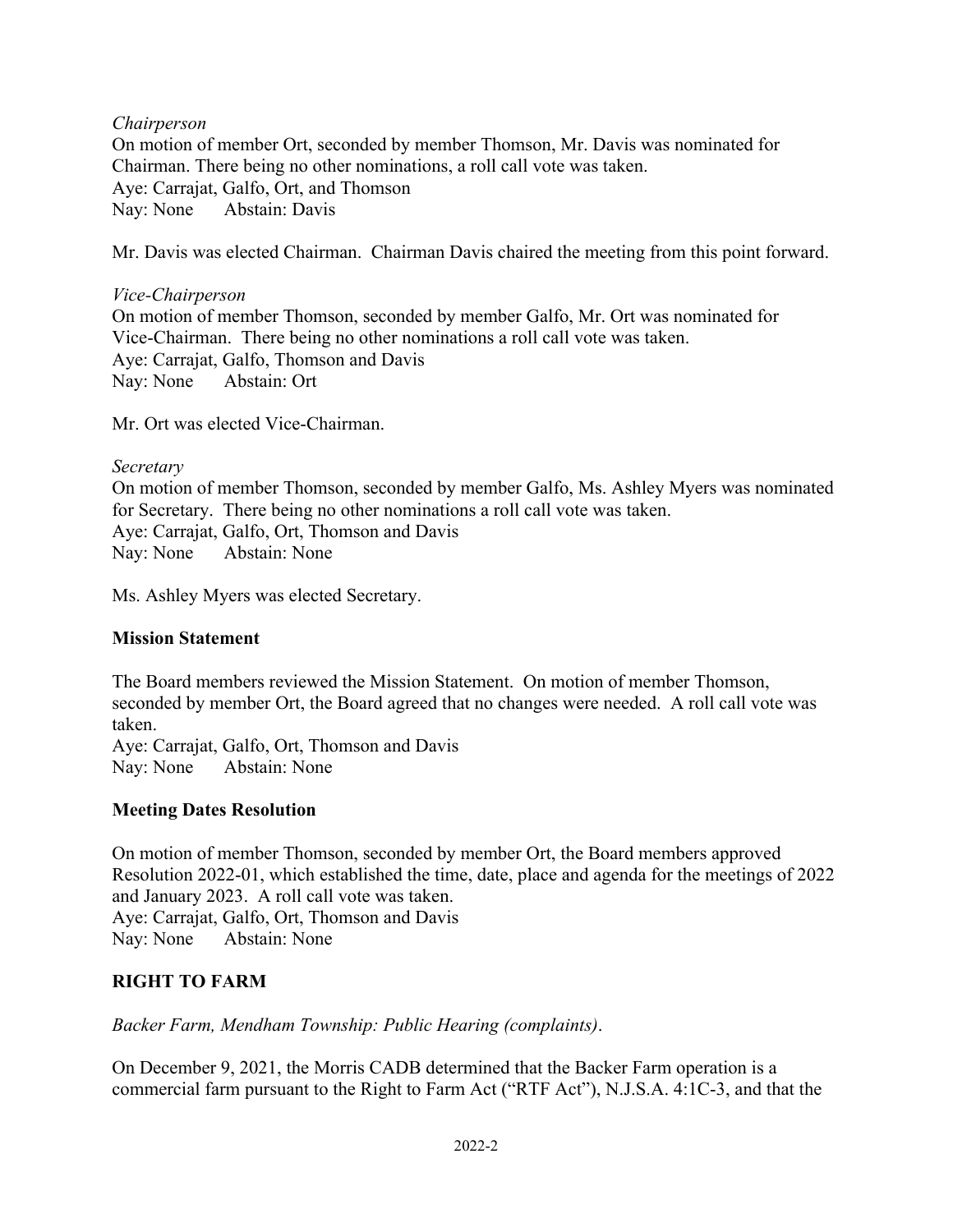dispute concerns activities that are included in one or more of the permitted activities set forth in the RTF Act and addressed by an agricultural management practice regulation adopted by the State Agriculture Development Committee (SADC).

Pursuant to N.J.A.C. 2:76-2.7(d), if the CADB determines that the farm is a commercial farm and that the dispute concerns activities that are addressed by an agricultural management practice recommended and adopted by the SADC, the CADB shall hold a public hearing in accordance with the hearing procedures set forth in N.J.A.C. 2:76-2.8 and with the provisions of N.J.A.C.  $2:76-2.3(k)$ .

Ms. Coyle presented a Staff Report, which addressed compliance with N.J.A.C. [2:76-2A.13](https://2:76-2A.13), "Agricultural management practice for on-farm direct marketing facilities, activities, and events", outlined the appeal process and contained the following staff comments:

- 1. The concert that took place on September 11, 2021 on the Backer Farm did not comply with N.J.A.C. [2:76-2A.13](https://2:76-2A.13), SADC regulations for on-farm direct marketing facilities, activities, and events, because the primary purpose of the event was to host a concert. Music, including background live or recorded music, is a permitted "ancillary entertainment-based activity" only if it is an incidental, accessory component of marketing the output of the farm. In this case, the concert was the primary activity.
- 2. The SADC had determined that the concert was a violation of the Backer Deed of Easement, and as such, a violation of N.J.A.C. [2:76-6.15](https://2:76-6.15), Deed Restrictions. Repeat and continued violations of the Deed of Easement may result in ineligibility of Backer Farm from the protections of the Right to Farm Act.

At this point, the following individuals provided sworn testimony regarding the Backer Farm operation:

Peter Banos Barret and Barbara Kolton David and Melissa Rainis

Nicole Voigt, Esq. responded to the testimonies on behalf of Backer Farm.

Following the testimonies, the following individuals provided comments:

Richard Watson Stephen Dreskin Nunzio Esposito George Koenig Vicki Wayne Stephen Wayne Nora Bruechner Terrill Doyle Nicole Voigt, Esq.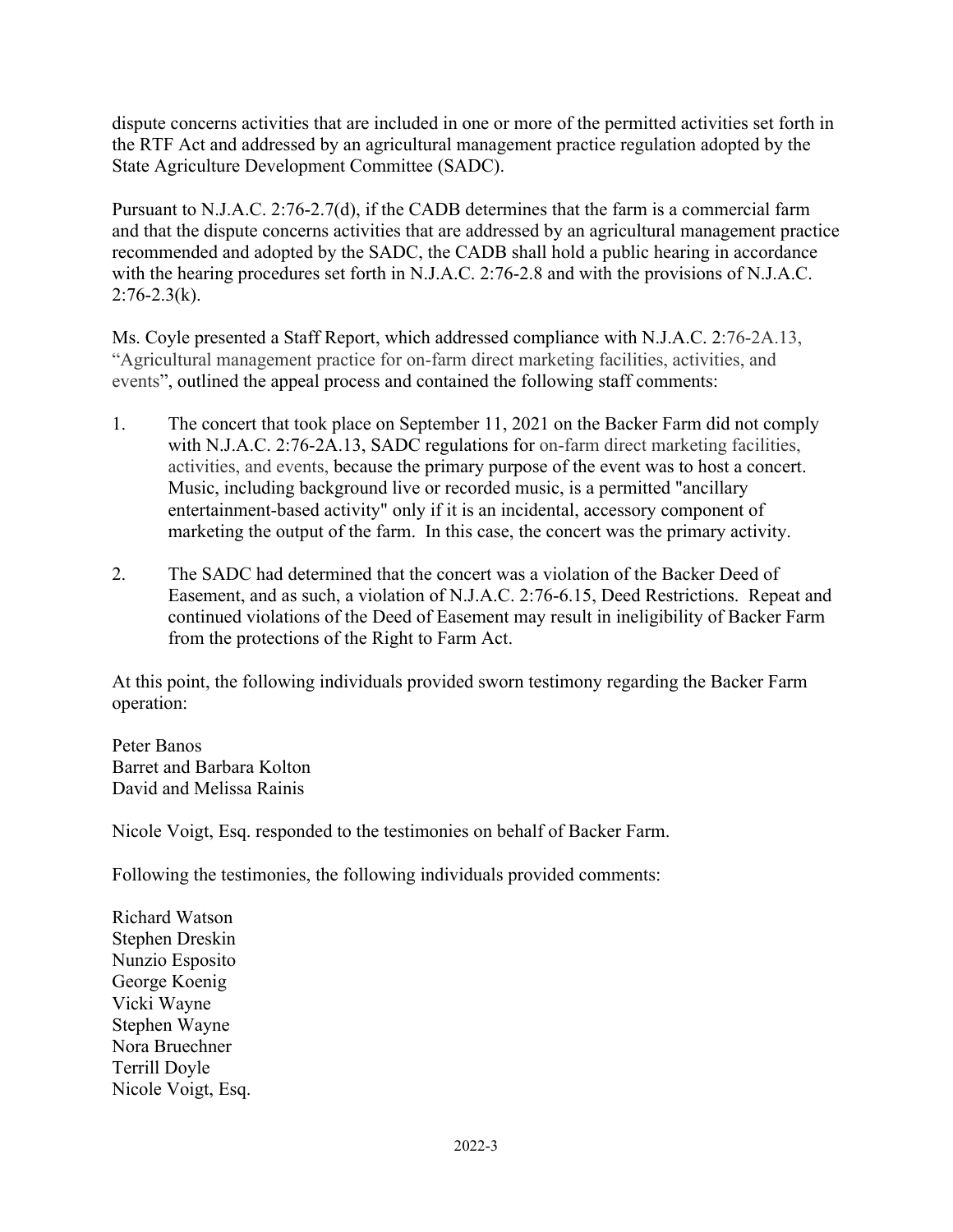Kimberly Hart Mr. Barrett Kolton

On motion of member Ort, seconded by member Galfo, the Board agreed that the concert that took place on September 11, 2021 at the Backer Farm did not comply with N.J.A.C. [2:76-2A.13](https://2:76-2A.13), "Agricultural management practice for on-farm direct marketing facilities, activities, and events" and is not eligible for the protections of the Right to Farm Act. A roll call vote was taken. Aye: Carrajat, Galfo, Ort and Davis Nay: None Abstain: None Recused: Thomson

*Backer Farm, Mendham Township: request for SSAMP, SSAMP Review Checklist*.

Ms. Coyle presented a Staff Report, which addressed the SSAMP Review Checklist document and contained the following staff comments:

- 1. Staff recommends that the Morris CADB adopt the "SSAMP Review Checklist".
- 2. Staff reviewed the supplemental documentation (A-1 and A-2) that was submitted by Ms. Voigt on January 5, 2022 and January 26, 2022 to determine whether all checklist items were complete. Staff also reviewed the applicant's requests for waivers from the checklist.
- 3. Upon initial review, staff may not object to the Morris CADB granting the requests for waivers, but Board discussion may be warranted.
- 4. Staff further recommends that the Morris CADB allow staff to review additional documents to be submitted by the Applicant in response to the SSAMP Review Checklist, and to determine whether the application and checklist materials are complete.
- 5. Lastly, staff recommends that pursuant to N.J.A.C. 2:76-2.3(i), if the application and checklist items are deemed complete, staff should notify the Applicant to provide written notice regarding a public hearing in accordance with the hearing procedures set forth in N.J.A.C. 2:76-2.8.

Following the review of the Staff Report, Nicole Voigt, Esq. addressed the Board regarding the waiver requests on behalf of Backer Farm.

At this point, the following individuals provided comments regarding the Backer Farm operation:

Susan Rubright, Esq. Terrill Doyle Nicole Voigt, Esq. Peter Banos George Koenig Maria Moore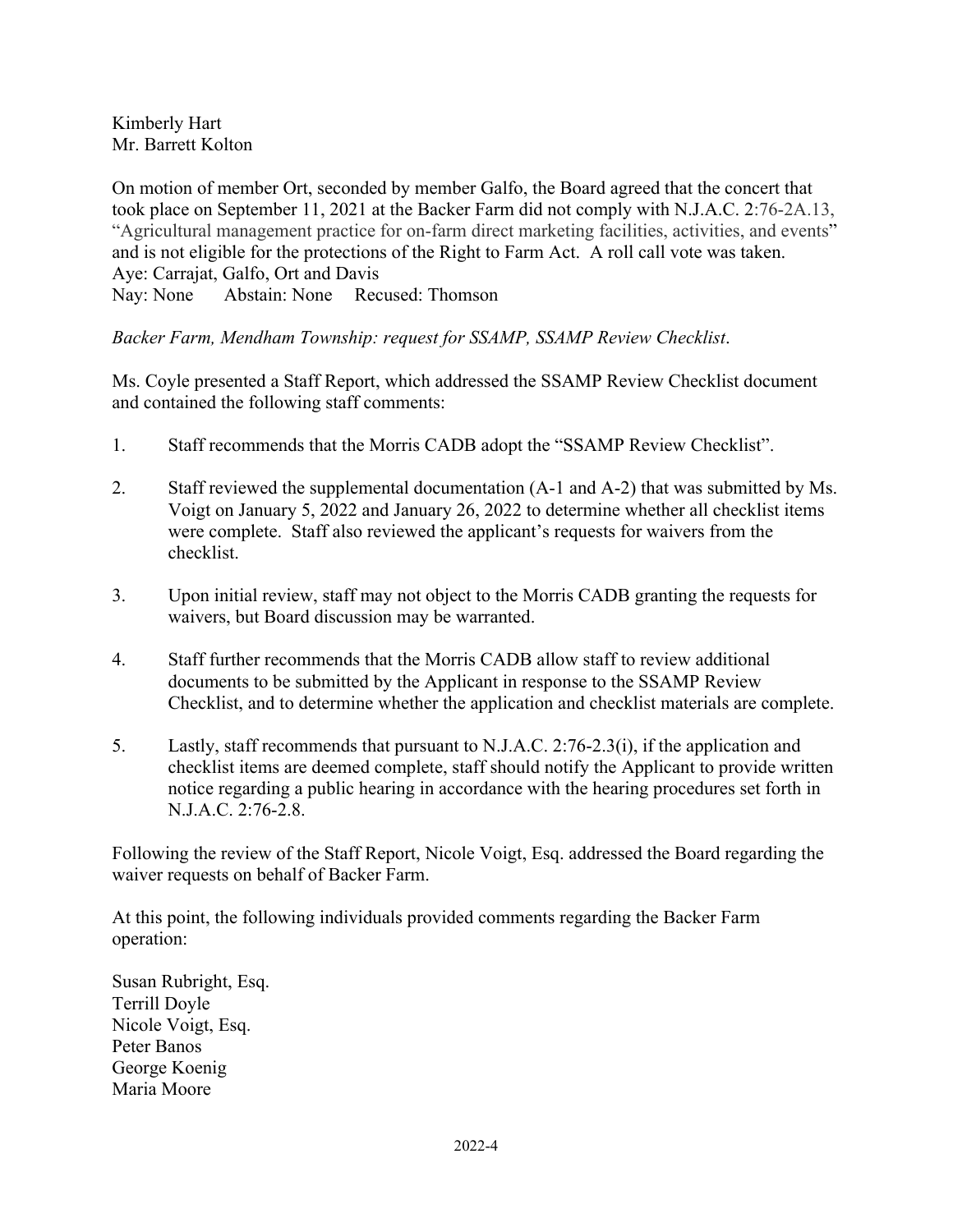Michael Bubb Nina Yacavino

On motion of member Ort, seconded by member Galfo, the Board adopted the SSAMP Review Checklist and granted the requested waivers. A roll call vote was taken. Aye: Carrajat, Galfo, Ort and Davis Nay: None Abstain: None Recused: Thomson

# **APPROVAL OF MINUTES**

On motion of member Ort, seconded by member Galfo, the Board members approved the December 9, 2021 Open Session meeting minutes. A roll call vote was taken. Aye: Carrajat, Galfo, Ort, Thomson and Davis Nay: None Abstain: None

On motion of member Ort, seconded by member Galfo, the Board members approved the December 9, 2021 Closed Session meeting minutes. A roll call vote was taken. Aye: Carrajat, Galfo, Ort, Thomson and Davis Nay: None Abstain: None

### **CLOSED SESSION**

Pursuant to P.L. 1975 Ch. 231, the Open Public Meetings Act, Chairman Davis announced that in compliance with the Open Public Meetings Act, the Morris CADB considered closing the open portion of the meeting in order to discuss matters related to the purchase, lease or acquisition of real property, and litigation in Closed Session. On motion of member Galfo, seconded by member Ort, the Board voted to conduct a Closed Session. A roll call vote was taken.

Aye: Carrajat, Galfo, Ort, Thomson and Davis Nay: None Abstain: None

# **RETURN TO MEETING**

The meeting reopened to the public at 10:03 p.m.

# **ACTIONS RESULTING FROM CLOSED SESSION**

*Fasano/Lundberg, Washington Township*. On motion of member Thomson, seconded by member Carrajat, the Board directed staff to send a letter to the farm owners as discussed during Closed Session. A roll call vote was taken. Aye: Carrajat, Galfo, Ort, Thomson and Davis Nay: None Abstain: None